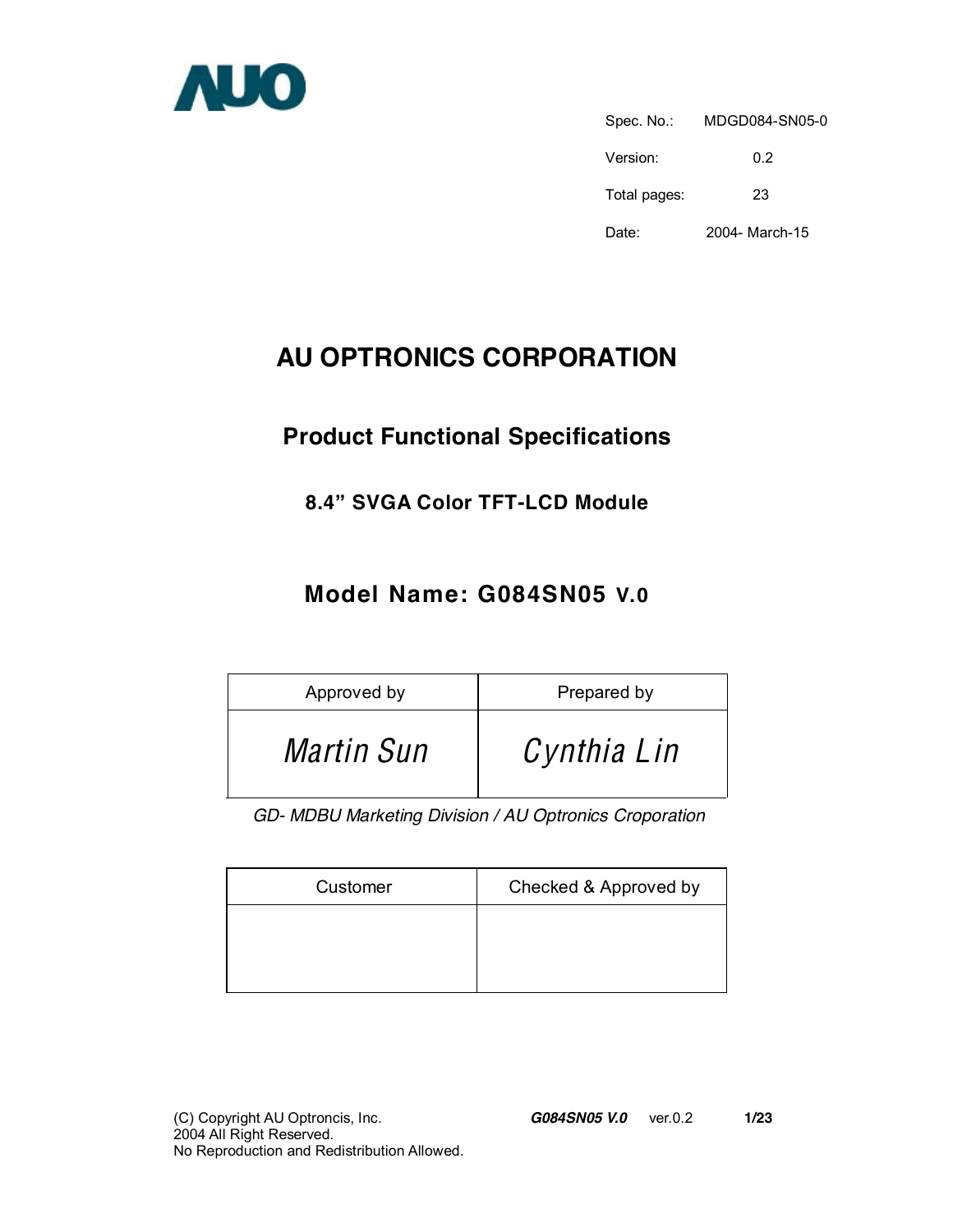

*Version: 0.2 Total Pages: 23 Date: 2004/03/15* 

Product Functional Specification

8.4 inch SVGA Color TFT LCD Module Model Name: G084SN05 V.0

> ( ) Preliminary Specification ( ) Final Specification

Note: This Specification is subject to change without notice.

(C) Copyright AU Optroncis, Inc.*G084SN05 V.0*ver.0.2 **2/23**  2004 All Right Reserved. No Reproduction and Redistribution Allowed.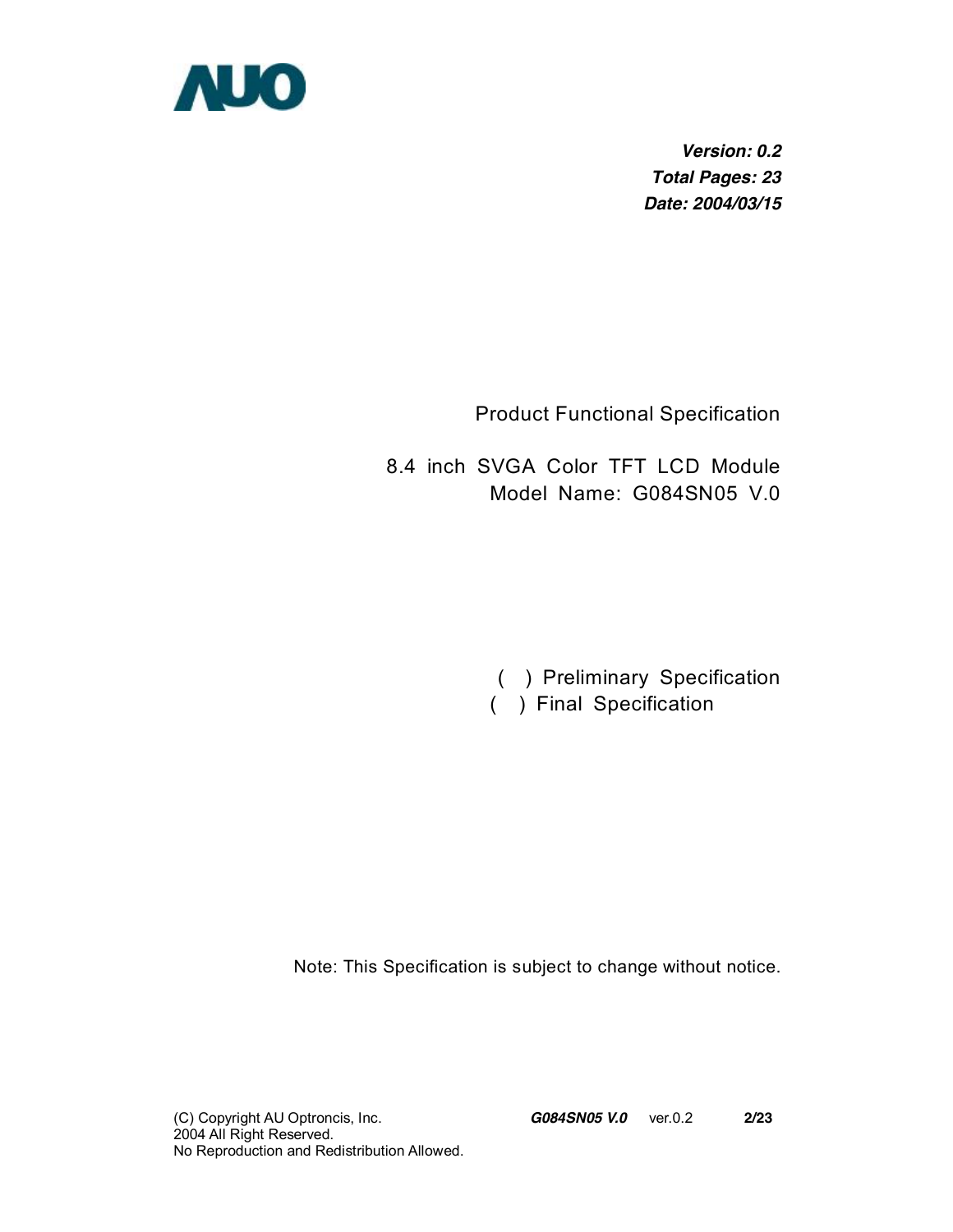

### **I. Contents**

- **1.0 Handling Precautions**
- **2.0 General Description** 
	- **2.1 Characteristics**
	- **2.2 Functional Block Diagram**
- **3.0 Absolute Maximum Ratings**
- **4.0 Optical Characteristics**
- **5.0 Signal Interface** 
	- **5.1 Connectors**
	- **5.2 Signal Pin**
	- **5.3 Signal Description**
	- **5.4 Signal Electrical Characteristics**
	- **5.5 Signal for Lamp Connector**
- **6.0 Pixel Format Image**
- **7.0 Parameter Guide Line CFL Inverter**
- **8.0 Interface Timings** 
	- **8.1 Timing Characteristics**
	- **8.2 Timing Definition**
- **9.0 Power Consumption**
- **10.0 Power ON/OFF Sequence**
- **11.0 Mechanical Characteristics**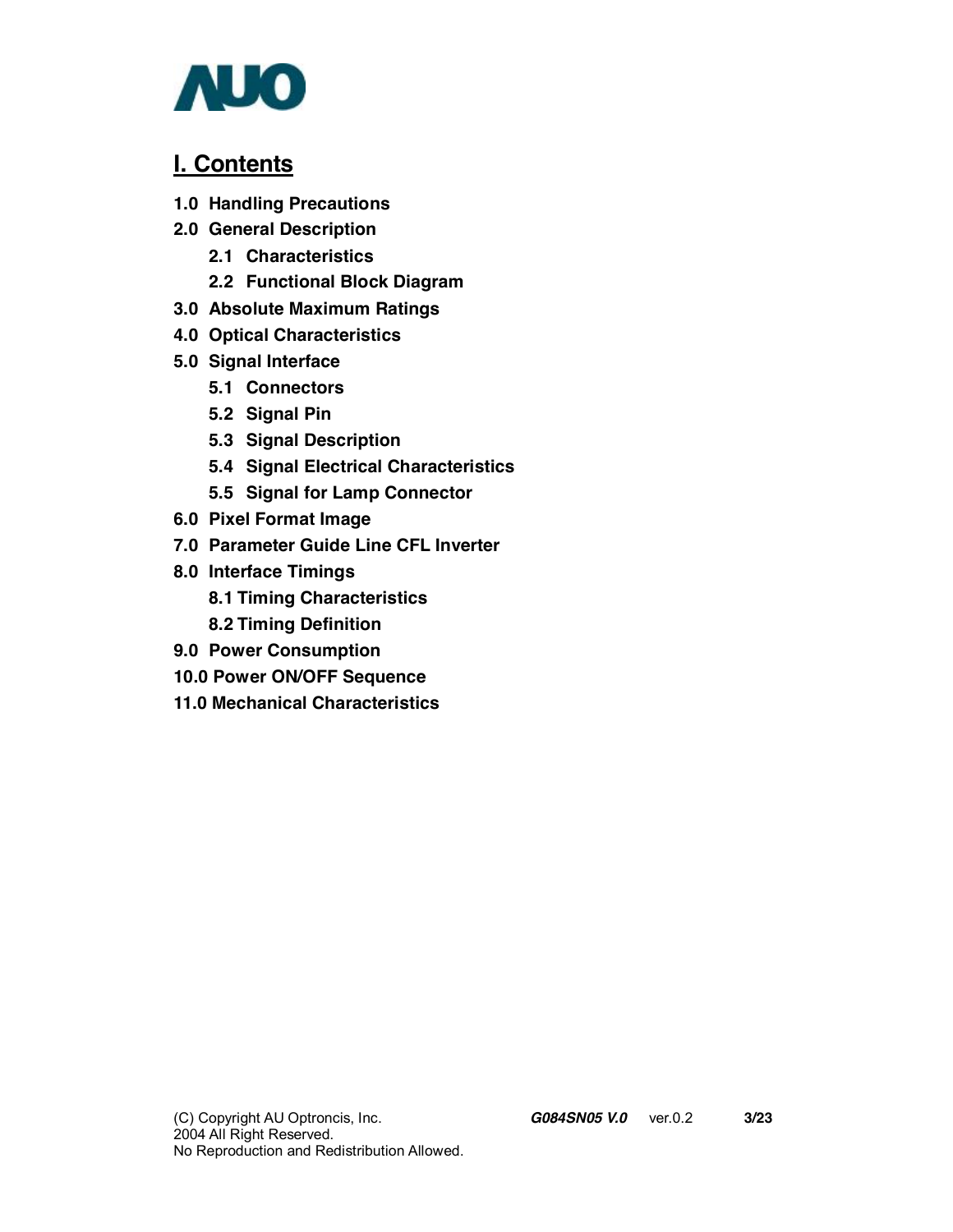

# **II. Record of Revision**

| <b>Version and Date</b> | Page  | <b>Old Description</b>                 | <b>New Description</b>                      | <b>Remark</b> |
|-------------------------|-------|----------------------------------------|---------------------------------------------|---------------|
| 0.2004/02/03            | All   | First Draft                            | ΙAΙΙ                                        |               |
| 0.12004/2/10            | 15    |                                        | Update CCFL spec.                           |               |
|                         | 22    |                                        | Add drawing (back side)                     |               |
| 0.2 2004/3/15           | 11    |                                        | Lamp connectors Part                        |               |
|                         |       |                                        | Number Correction                           |               |
|                         | 15    | CN <sub>2</sub> Pin 1<br>L, Pin 3<br>H | CN <sub>2</sub> Pin 1<br>H, Pin $3 \quad L$ |               |
|                         | 20    |                                        | PDD & IDD updated                           |               |
|                         | 22,23 |                                        | Drawing updated                             |               |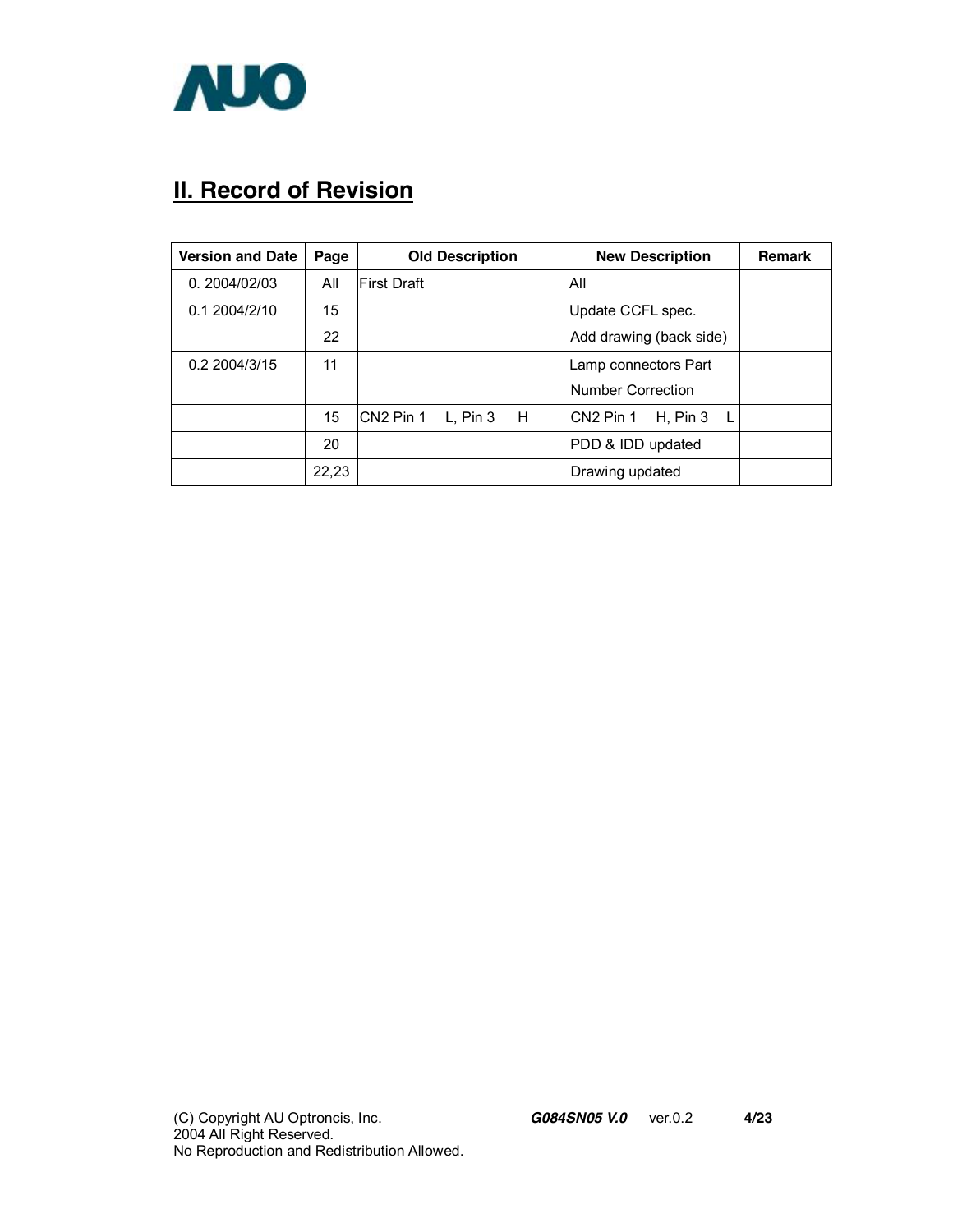

### **1.0 Handing Precautions**

- 1) Since front polarizer is easily damaged, pay attention not to scratch it.
- 2) Be sure to turn off power supply when inserting or disconnection from input connector.
- 3) Wipe off water drop immediately. Long contact with water may cause discoloration or spots.
- 4) When the panel surface is soiled, wipe it with absorbent cotton or other soft cloth.
- 5) Since the panel is made of glass, it may break or crack if dropped or bumped on hard surface.
- 6) Since CMOS LSI is used in this module, take care of static electricity and insure human earth when handling.
- 7) Do not open nor modify the module Assembly.
- 8) Do not press the reflector sheet at the back of the module to any directions.
- 9) In case if a module has to be put back into the packing container slot after once it was taken out from the container, do not press the center of the CCFL Reflector edge. Instead, press at the far ends of the CFL Reflector edge softly. Otherwise the TFT module may be damaged.
- 10) At the insertion or removal of the Signal Interface Connector, be sure not to rotate nor tilt the interface Connector of the TFT module.
- 11) After installation of the TFT module into an enclosure, do not twist nor bend the TFT module even momentary. At designing the enclosure, it should be taken into consideration that no bending/twisting forces are applied to the TFT module from outside. Otherwise the TFT module may be damaged.
- 12) Cold cathode fluorescent lamp in LCD contains a small amount of mercury. Please follow local ordinances or regulations for disposal.
- 13) Small amount of materials having no flammability grade is used in the LCD module should be supplied by power complied with requirements of Limited Power Source, or be applied exemption.
- 14) The LCD module is designed so that the CFL in it is supplied by Limited Current Circuit. Do not connect the CFL in Hazardous Voltage Circuit.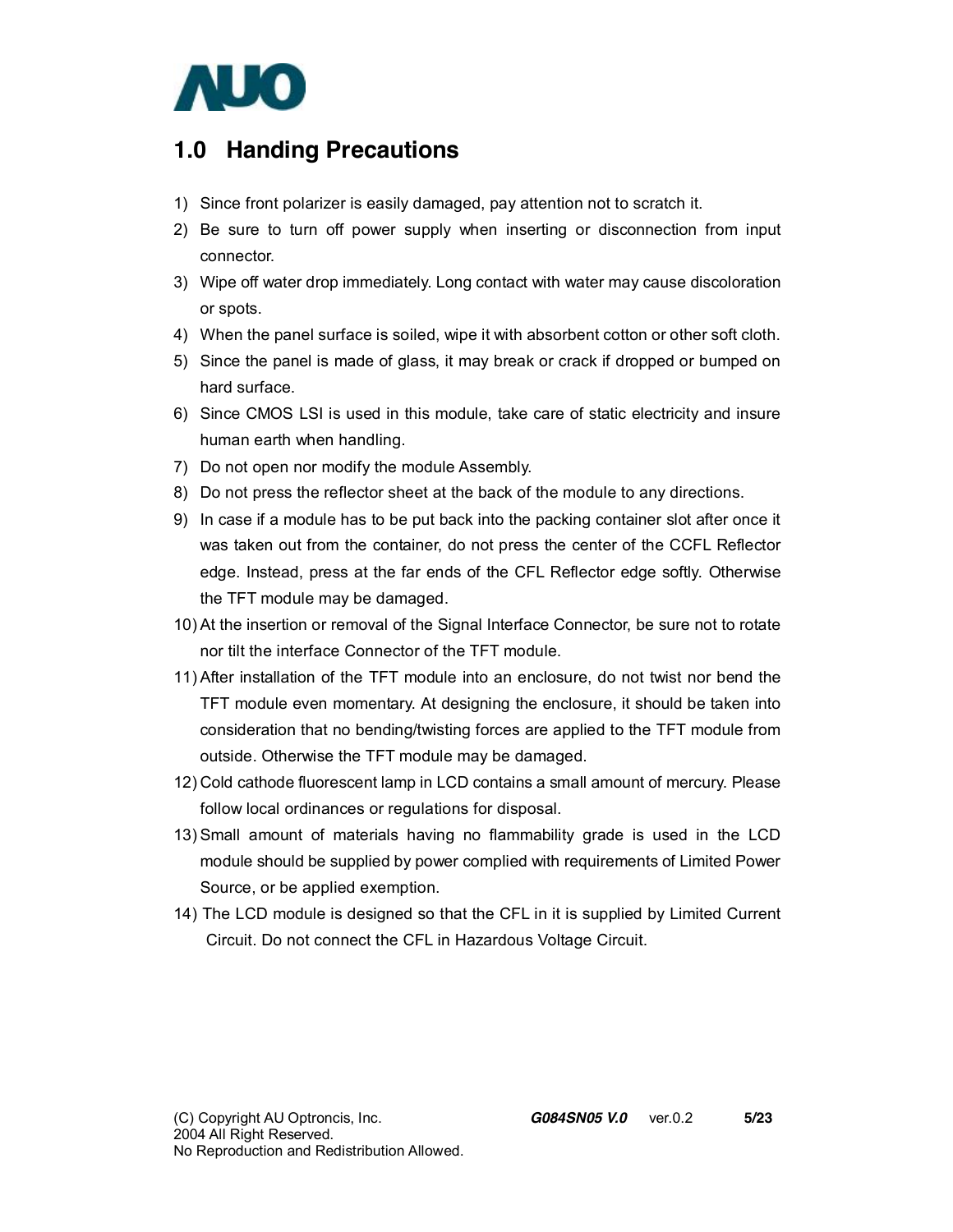

## **2.0 General Description**

This specification applies to the 8.4 inch color TFT LCD module G084SN05 V.0. This module is designed for display units for Industrial Applications. The screen format is intended to support the SVGA (800(H) x 600(V)) screen and 262k colors (RGB 6-bits data driver).

All input signals are LVDS interface compatible.

The module does not contain an inverter card for backlight.

#### 2.1 Display Characteristics

The following items are characteristics summary on the table under 25℃ condition:

| <b>Items</b>                        | Unit             | <b>Specifications</b>                 |
|-------------------------------------|------------------|---------------------------------------|
| Screen Diagonal                     | [mm]             | 213.4(8.4")                           |
| <b>Active Area</b>                  | [mm]             | $170.4(H) \times 127.8(V)$            |
| Pixel H x V                         |                  | 800(x3) x 600                         |
| <b>Pixel Pitch</b>                  | [mm]             | $0.213(H) \times 0.213(V)$            |
| <b>Pixel Arrangement</b>            |                  | R.G.B. Vertical Stripe                |
| Display Mode                        |                  | Normally White                        |
| Typical White Luminance (ICFL=6 mA) | $\text{[cd/m}^2$ | 350 Typ. (center)                     |
| <b>Contrast Ratio</b>               |                  | 350: 1 Typ.                           |
| Optical Rise Time/Fall Time         | [msec]           | 10/25 Typ.                            |
| Nominal Input Voltage VDD           | [Volt]           | $+3.3$ Typ.                           |
| <b>Typical Power Consumption</b>    | [Watt]           | 5.3 Typ                               |
| (VDD line + VCFL line)              |                  |                                       |
| Weight                              | [Grams]          | $275 \pm 10$                          |
| <b>Physical Size</b>                | [mm]             | $203.0(W)$ x 142.5(H) x 8.0(D)        |
| <b>Electrical Interface</b>         |                  | <b>LVDS</b>                           |
| <b>Support Color</b>                |                  | Native 262K colors (RGB 6-bit driver) |
| Temperature Range                   |                  |                                       |
| Operating                           | [°C]             | 0 to $+50$                            |
| Storage(Shipping)                   | [°C]             | $-20$ to $+60$                        |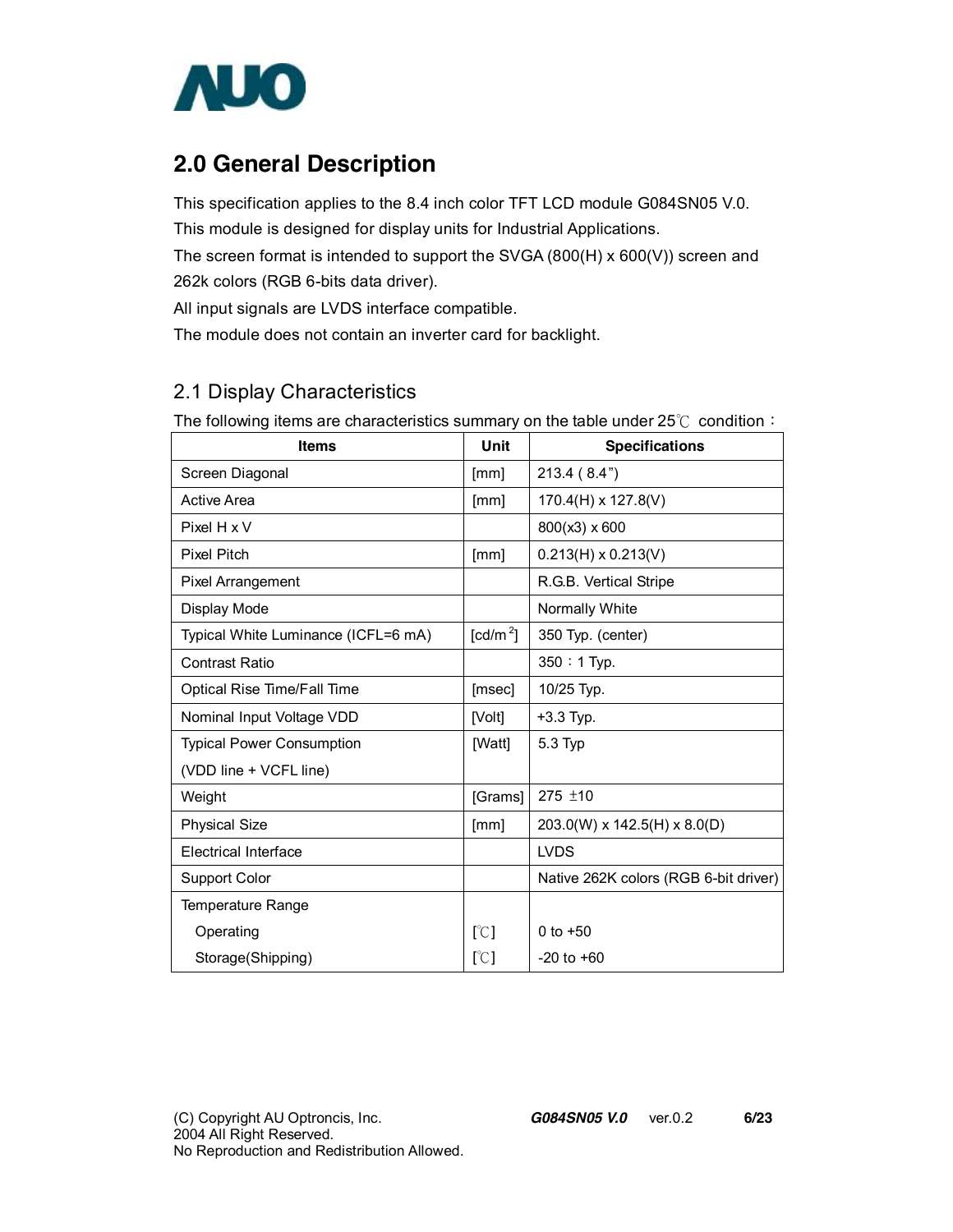

### 2.2 Functional Block Diagram

The following diagram shows the functional block of the 8.4 inches Color TFT LCD Module:

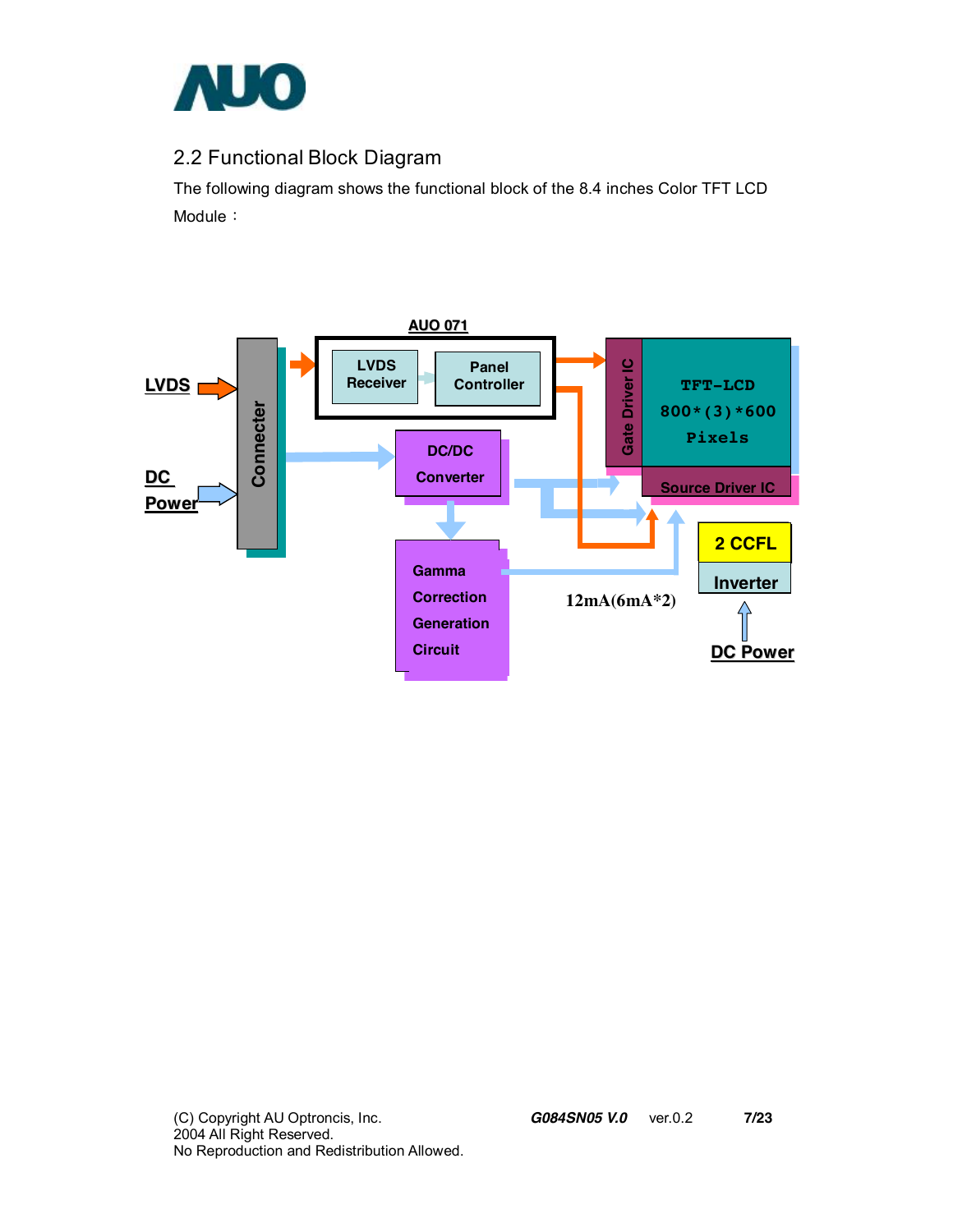

# **3.0 Absolute Maximum Ratings**

| <b>Item</b>                  | <b>Symbol</b> | Min    | <b>Max</b>  | Unit     | <b>Conditions</b> |
|------------------------------|---------------|--------|-------------|----------|-------------------|
| Logic/LCD Drive Voltage      | VDD           | $-0.3$ | $+6.0$      | [Volt]   |                   |
| Input Voltage of Signal      | Vin           | $-0.3$ | $VDD+0.3$   | [Volt]   |                   |
| <b>CCFL Current</b>          | <b>ICFL</b>   | 5      | 7           | [mA] rms |                   |
| <b>CCFL Ignition Voltage</b> | Vs            |        | 500         | Vrms     |                   |
| Operating Temperature        | <b>TOP</b>    | 0      | +50         | [°C]     | Note1             |
| <b>Operating Humidity</b>    | <b>HOP</b>    | 8      | 95          | [%RH]    | Note1             |
| Storage Temperature          | TST           | $-20$  | $+60$       | [°C]     | Note1             |
| <b>Storage Humidity</b>      | <b>HST</b>    | 5      | 95          | [%RH]    | Note1             |
| Vibration                    |               |        | 1.5, 10-200 | [G, Hz]  | 30 minutes        |
|                              |               |        |             |          | /axis X, Y, Z     |
| <b>Shock</b>                 |               |        | 50, 20      | [G, ms]  | Half sine wave    |

Absolute maximum ratings of the module is as follows:

**Note1**: Maximum Wet-Bulb should be 39℃ and no condensation.



(C) Copyright AU Optroncis, Inc.*G084SN05 V.0*ver.0.2 **8/23**  2004 All Right Reserved. No Reproduction and Redistribution Allowed.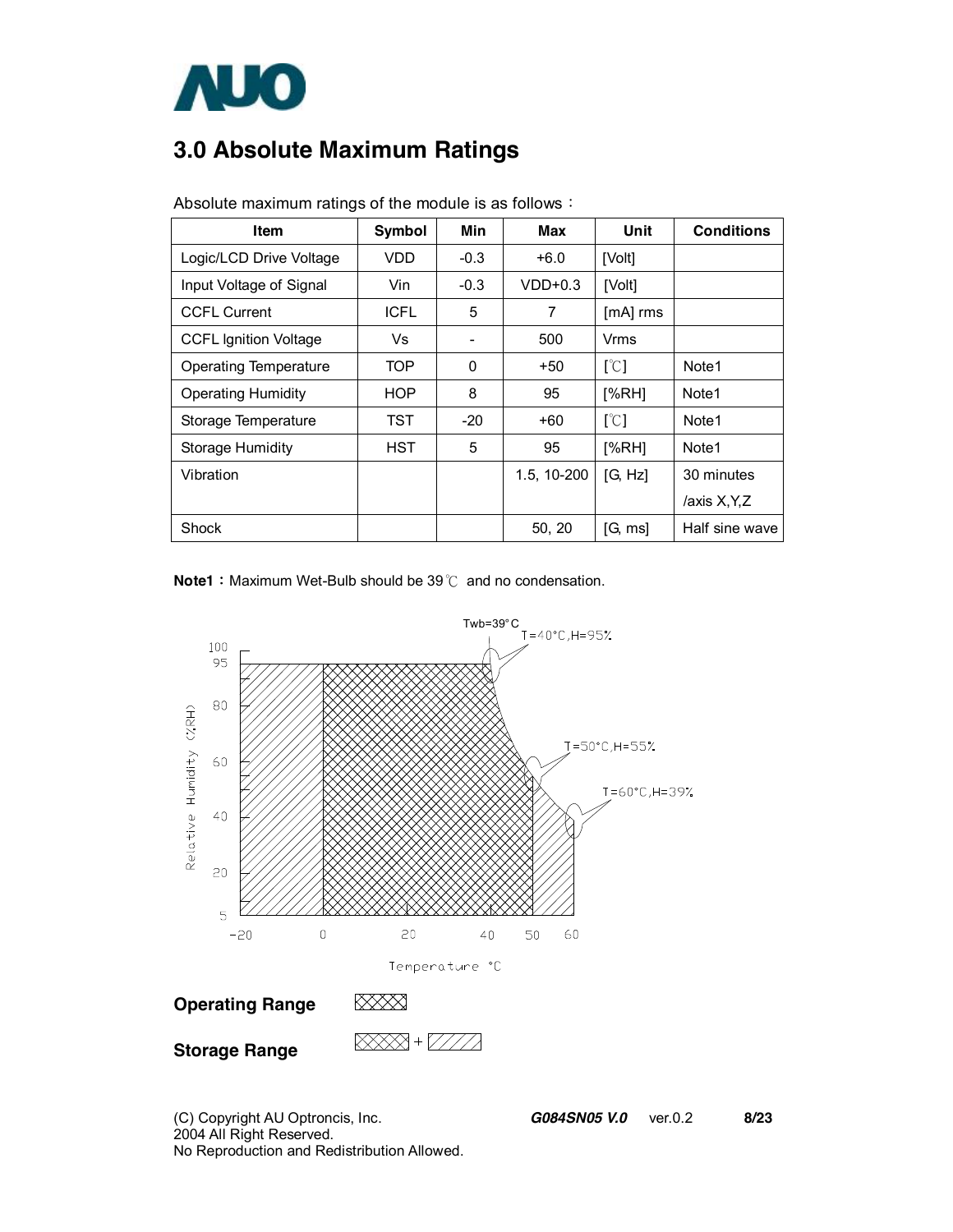

# **4.0 Optical Characteristics**

The optical characteristics are measured under stable conditions as follows under 25℃ condition:

| <b>Item</b>             | Unit                 | <b>Conditions</b>                  | Min. | Typ.       | Max. |
|-------------------------|----------------------|------------------------------------|------|------------|------|
| <b>Viewing Angle</b>    | [degree]             | Horizontal (Right)                 |      | 60         |      |
|                         | [degree]             | $K = 10$<br>(Left)                 |      | 60         |      |
| K: Contrast ratio       | [degree]             | Vertical<br>(Upper)                |      | 60         |      |
|                         | [degree]             | $K = 10$<br>(Lower)                |      | 40         |      |
| <b>White Uniformity</b> |                      | 9 Points                           |      |            | 1.6  |
| Contrast ratio          |                      | $\theta = 0^{\circ}$               | 250  | 350        |      |
| Response Time           | [msec]               | Rising                             |      | 10         | 20   |
| (Room Temp)             | [msec]               | Falling                            |      | 25         | 30   |
| Color                   |                      | Red<br>X                           |      | <b>TBD</b> |      |
| Chromaticity            |                      | Red<br>y                           |      | <b>TBD</b> |      |
| Coordinates(CIE)        |                      | Green<br>$\boldsymbol{\mathsf{x}}$ |      | <b>TBD</b> |      |
|                         |                      | Green<br>y                         |      | TBD        |      |
|                         |                      | Blue<br>X                          |      | <b>TBD</b> |      |
|                         |                      | Blue<br>y                          |      | <b>TBD</b> |      |
|                         |                      | White<br>X                         |      | <b>TBD</b> |      |
|                         |                      | White<br>y                         |      | <b>TBD</b> |      |
| White Luminance         | [cd/m <sup>2</sup> ] | $\theta = 0^{\circ}$               | 280  | 350        |      |
| (ICFL 6mA)              |                      |                                    |      |            |      |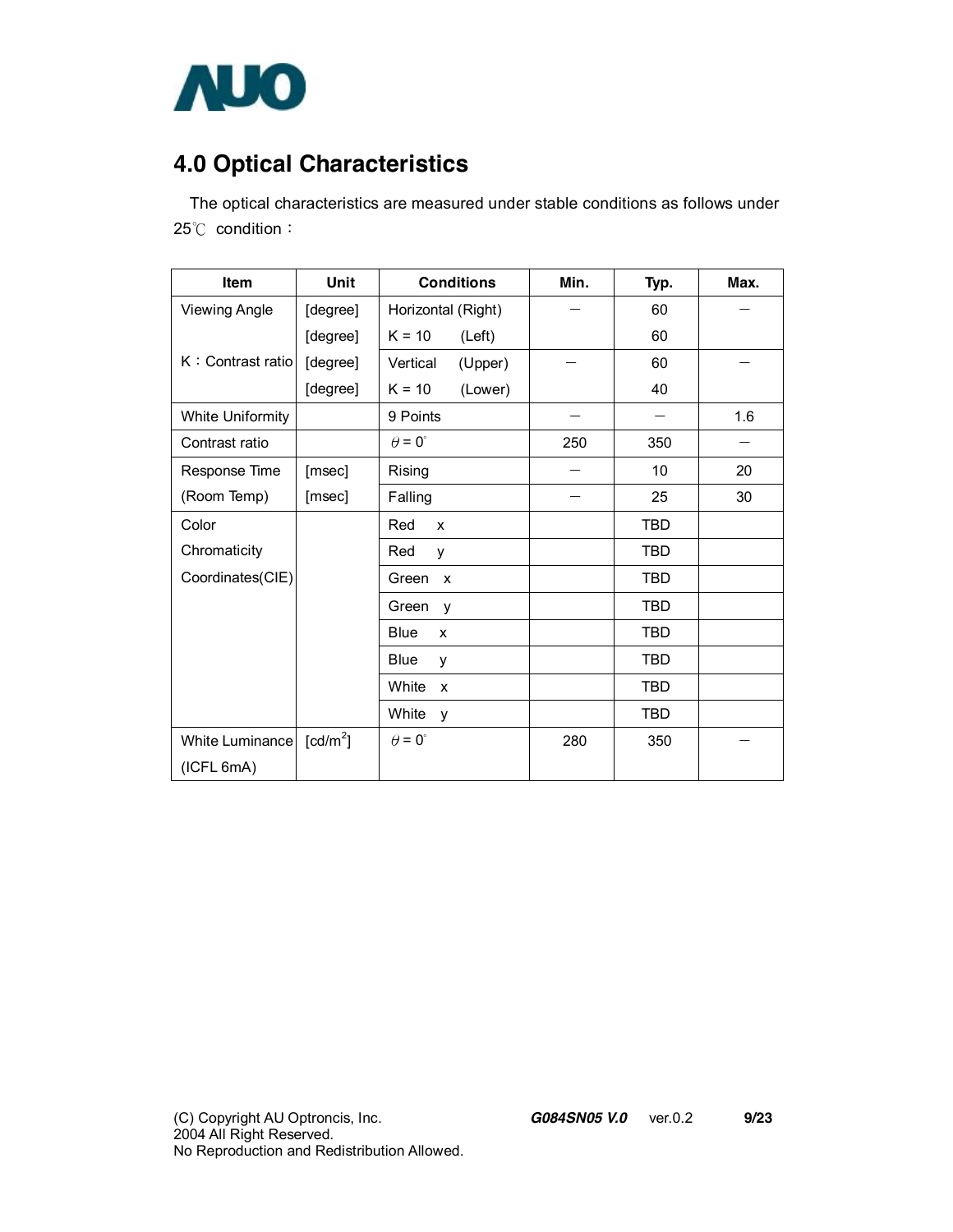

#### **Note 1: Definition of white uniformity:**

White uniformity is calculated with the following formula. Luminance are measured at the following nine points (1~9).

 $\delta$ <sub>W</sub> = Maximum Brightness of nine points Minimum Brightness of nine points



Unit: mm

(C) Copyright AU Optroncis, Inc.*G084SN05 V.0*ver.0.2 **10/23**  2004 All Right Reserved. No Reproduction and Redistribution Allowed.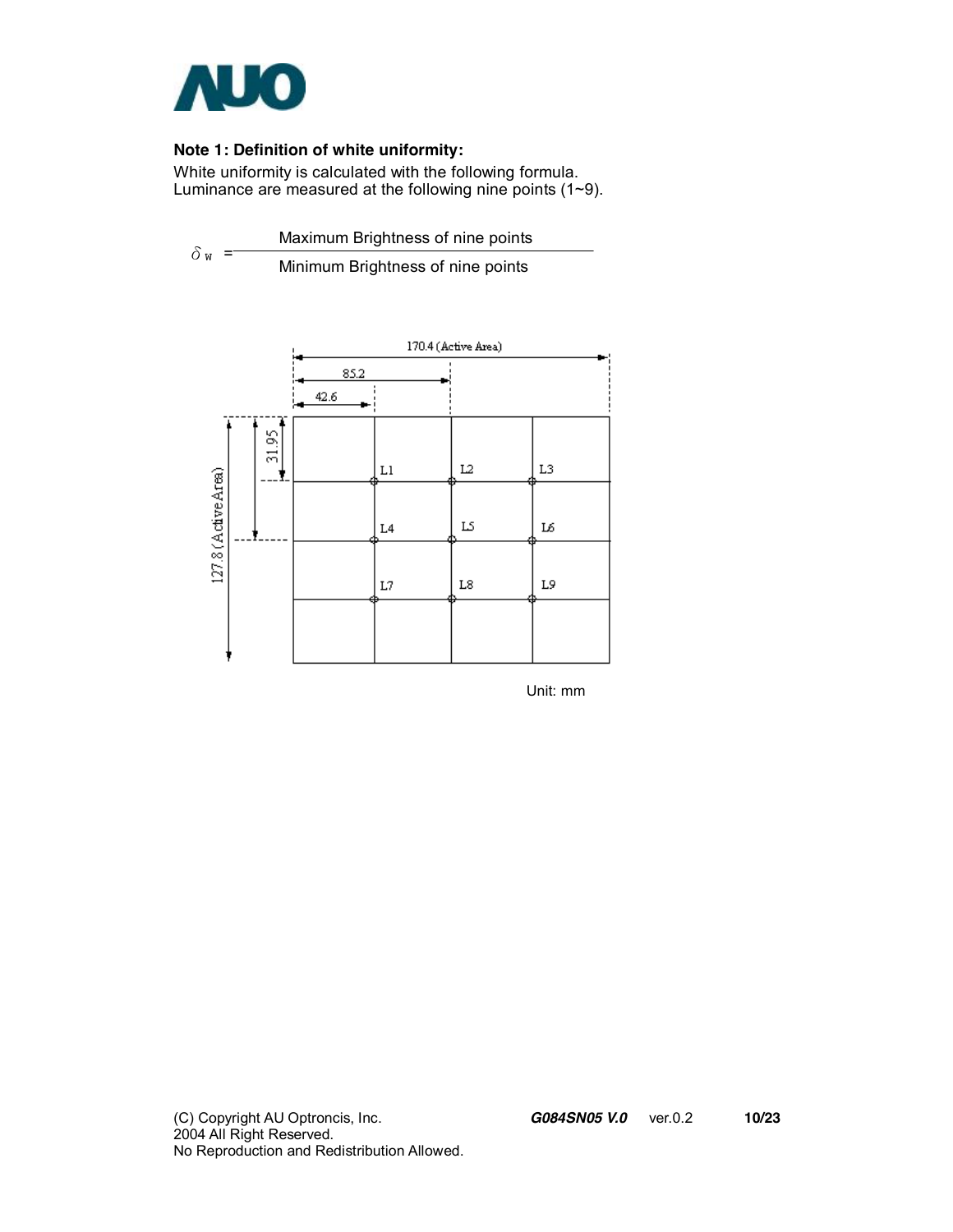

## 5.0 Signal Interface

#### 5.1 Connectors

Physical interface is described as for the connector on module.

These connectors are capable of accommodating the following signals and will be following components.

| <b>Connector Name / Designation</b>   | For Signal Connector            |  |  |
|---------------------------------------|---------------------------------|--|--|
| <b>Manufacturer</b>                   | <b>HIROSE</b>                   |  |  |
| <b>Type / Part Number</b>             | HRS DF 19K-20P-1H or compatible |  |  |
| <b>Mating Connector / Part Number</b> | HRS DF19G-20S-1C (WIRE TYPE)    |  |  |
| <b>Mating Connector / Part Number</b> | HRS DF19-20S-1F (FPC TYPE)      |  |  |

| <b>Connector Name / Designation</b>   | For Lamp Connector           |  |  |
|---------------------------------------|------------------------------|--|--|
| <b>Manufacturer</b>                   | JST                          |  |  |
| <b>Type / Part Number</b>             | JST BHR-03VS-1 or compatible |  |  |
| <b>Mating Connector / Part Number</b> | JST SM03(4.0)B-BHS-1-TB      |  |  |

#### 5.2 Signal Pin

| Pin No.        | <b>Signal Name</b> | Pin No. | <b>Signal Name</b> |
|----------------|--------------------|---------|--------------------|
|                | <b>VDD</b>         | 2       | <b>VDD</b>         |
| 3              | <b>GND</b>         | 4       | <b>GND</b>         |
| 5              | RxIN0-             | 6       | RxIN0+             |
| $\overline{7}$ | <b>GND</b>         | 8       | RxIN1-             |
| 9              | $RxIN1+$           | 10      | <b>GND</b>         |
| 11             | RxIN2-             | 12      | RxIN2+             |
| 13             | <b>GND</b>         | 14      | CKIN-              |
| 15             | CKIN+              | 16      | <b>GND</b>         |
| 17             | <b>NC</b>          | 18      | NC                 |
| 19             | <b>GND</b>         | 20      | <b>GND</b>         |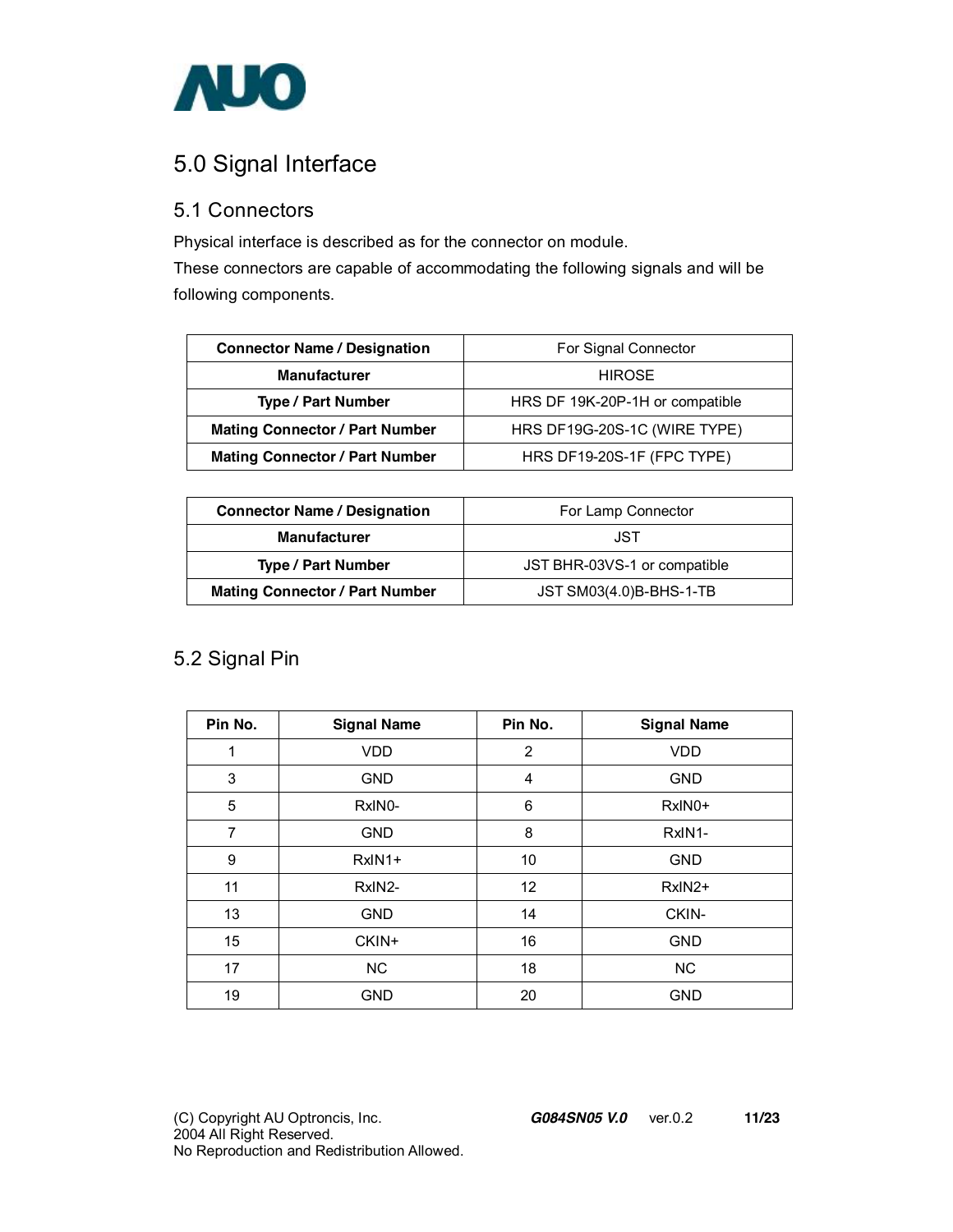

#### 5.3 Signal Description

The module using a LVDS receiver. LVDS is a differential signal technology for LCD interface and high speed data transfer device. Transmitter shall be SN75LVDS84 (negative edge sampling) or compatible.

| <b>Signal Name</b> | <b>Description</b>                                           |
|--------------------|--------------------------------------------------------------|
| RxINO-, RxINO+     | LVDS differential data input (Red0-Red5, Green0)             |
| RxIN1-, RxIN1+     | LVDS differential data input (Green1-Green5, Blue0-Blue1)    |
| RxIN2-, RxIN2+     | LVDS differential data input (Blue2-Blue5, Hsync, Vsync, DE) |
| CKIN-, CKIN+       | LVDS differential clock input                                |
| <b>VDD</b>         | +3.3V Power Supply                                           |
| <b>GND</b>         | Ground                                                       |
| NC.                | No Connection                                                |

**Note**: Input signals shall be low or Hi-Z state when VDD is off.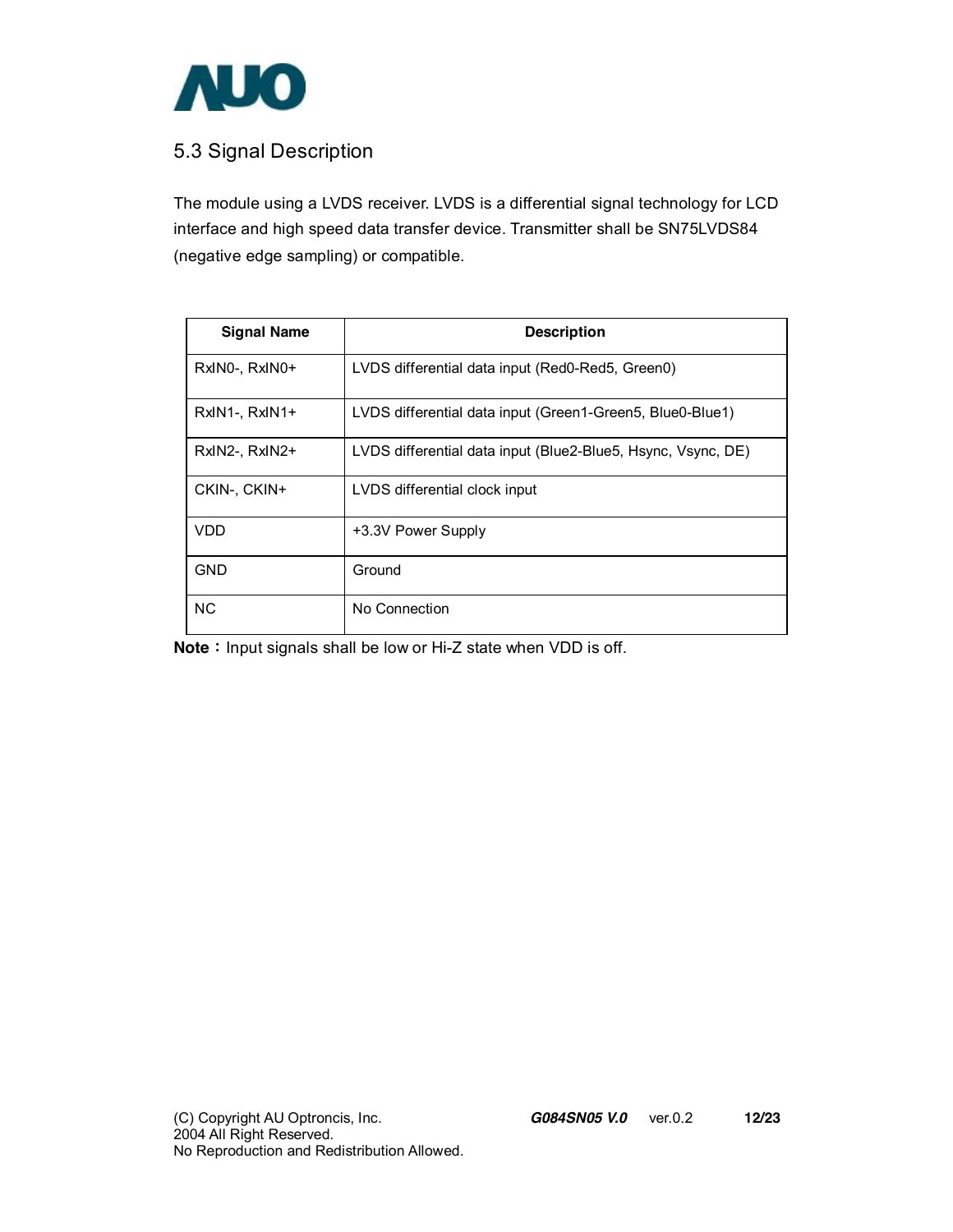

| <b>Signal Name</b> | <b>Description</b>     |                                                        |
|--------------------|------------------------|--------------------------------------------------------|
| +RED5              | Red Data 5 (MSB)       | Red-pixel Data                                         |
| +RED4              | Red Data 4             | Each red pixel's brightness data consists of these     |
| +RED3              | Red Data 3             | 6 bits pixel data.                                     |
| +RED2              | Red Data 2             |                                                        |
| +RED1              | Red Data 1             |                                                        |
| +RED0              | Red Data 0 (LSB)       |                                                        |
|                    | Red-pixel Data         |                                                        |
| +GREEN5            | Green Data 5 (MSB)     | Green-pixel Data                                       |
| +GREEN4            | Green Data 4           | Each green pixel's brightness data consists of these   |
| +GREEN3            | Green Data 3           | 6 bits pixel data.                                     |
| +GREEN2            | Green Data 2           |                                                        |
| +GREEN1            | Green Data 1           |                                                        |
| +GREEN0            | Green Data 0 (LSB)     |                                                        |
|                    | Green-pixel Data       |                                                        |
| +BLUE5             | Blue Data 5 (MSB)      | <b>Blue-pixel Data</b>                                 |
| +BLUE4             | Blue Data 4            | Each blue pixel's brightness data consists of these    |
| +BLUE3             | Blue Data 3            | 6 bits pixel data.                                     |
| +BLUE2             | Blue Data 2            |                                                        |
| +BLUE1             | Blue Data 1            |                                                        |
| +BLUE0             | Blue Data 0 (LSB)      |                                                        |
|                    | <b>Blue-pixel Data</b> |                                                        |
| <b>CLK</b>         | Data Clock             | The typical frequency is 40MHz. The signal is          |
|                    |                        | used to strobe the pixel data and DE signals.          |
|                    |                        | All pixel data shall be valid at the falling edge when |
|                    |                        | the DE signal is high.                                 |
| DE                 | Display Timing         | This signal is strobed at the falling edge of CLK.     |
|                    |                        | When the signal is high, the pixel data shall be valid |
|                    |                        | to be displayed.                                       |
| <b>VSYNC</b>       | Vertical Sync          | The signal is synchronized to CLK.                     |
| <b>HSYNC</b>       | Horizontal Sync        | The signal is synchronized to CLK.                     |

**Note**: Output signals from any system shall be low or Hi-Z state when VDD is off.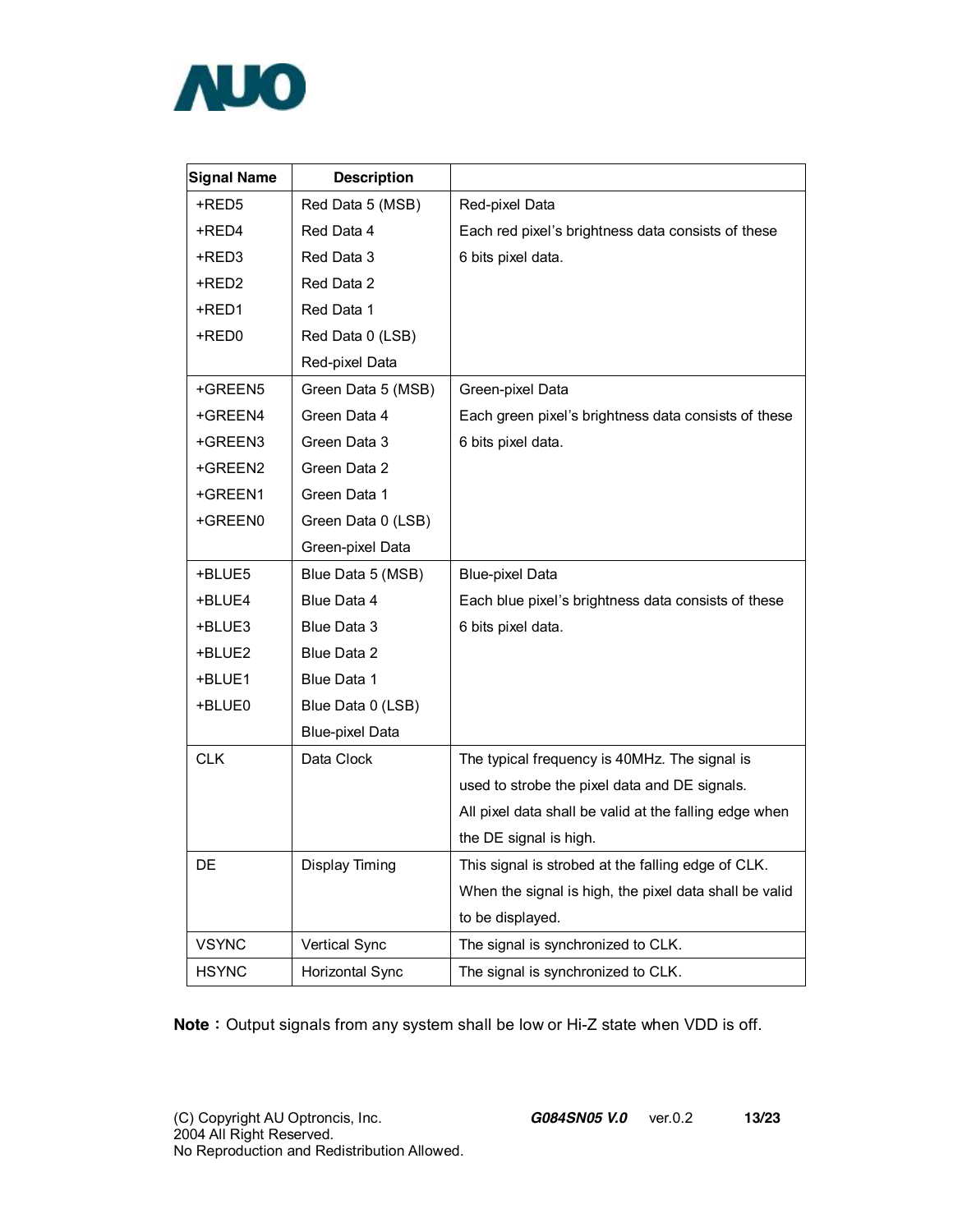

#### 5.4 Signal Electrical Characteristics

Input signals shall be low or Hi-Z state when VDD is off. It is recommended to refer the specifications of SN75LVDS86(Texas Instruments) in detail.

| Item                             | Symbol       | Min.                  | Typ. | Max.                     | Unit       |
|----------------------------------|--------------|-----------------------|------|--------------------------|------------|
| The differential level           | VID.         | 0.1                   |      | 0.6                      | V          |
| The common mode input<br>voltage | VIC.         | VID<br>$\overline{2}$ |      | VID.<br>$2.4 -$          | ٧          |
| The input setup time             | tsu          | 0.5                   |      | $\overline{\phantom{a}}$ | ns         |
| The input hold time              | thd          | 0.5                   |      | -                        | ns         |
| High-level input voltage         | <b>VIAP</b>  | 2.0                   |      |                          | V          |
| Low-level input voltage          | <b>V</b> IAM |                       |      | 0.8                      | V          |
| Clock frequency                  | <b>CLK</b>   | 31                    |      | 68                       | <b>MHz</b> |

Signal electrical characteristics are as follows:





(C) Copyright AU Optroncis, Inc.*G084SN05 V.0*ver.0.2 **14/23**  2004 All Right Reserved. No Reproduction and Redistribution Allowed.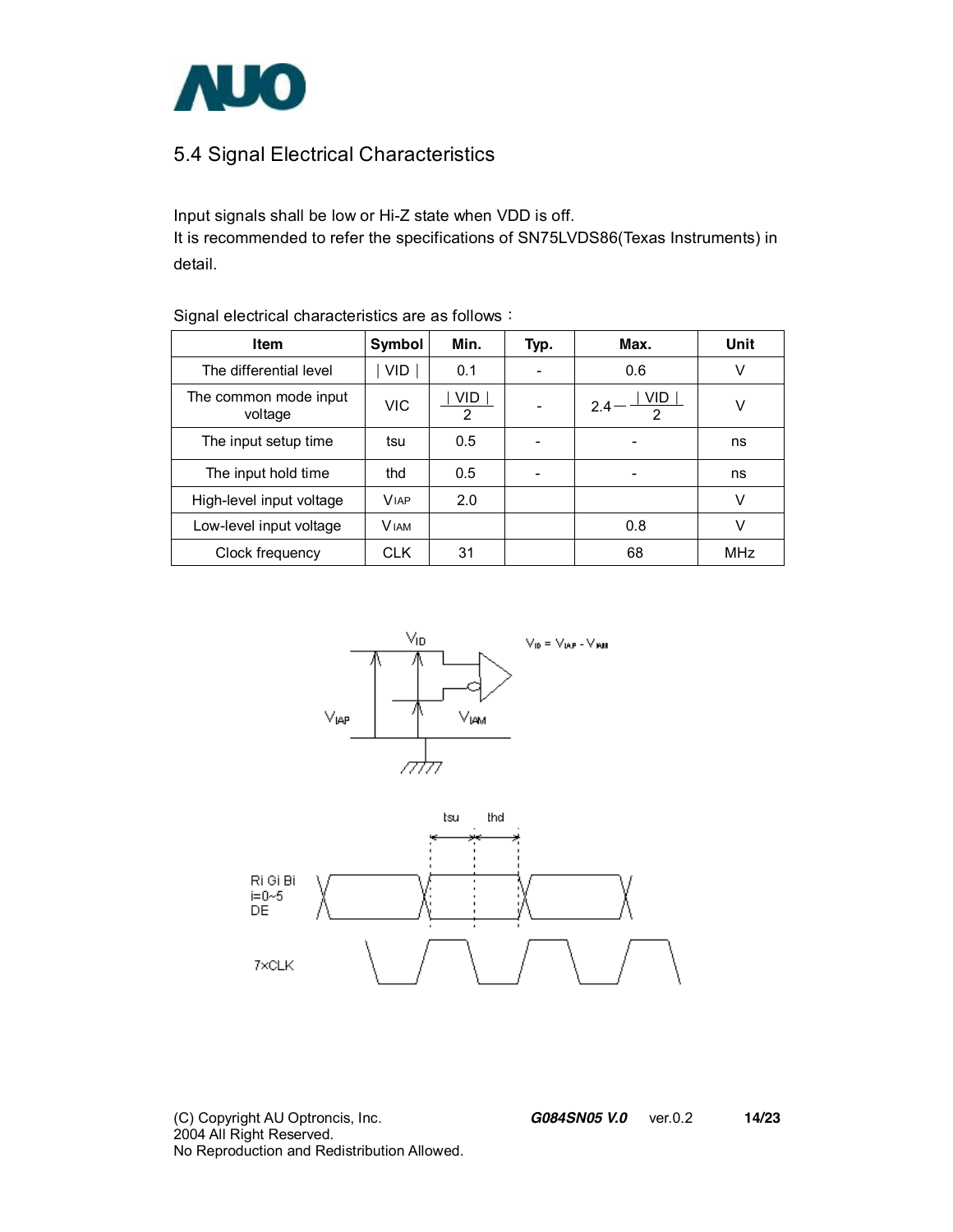

#### 5.5 Signal for Lamp connector

#### **Note:** CN2 connector (backlight): JST BHR-03VS-1

Mating connector: JST SM03(4.0)B-BHS-1-TB

| Pin no. | Symbol | <b>Function</b>          | <b>Remark</b>      |
|---------|--------|--------------------------|--------------------|
|         | н      | CCFL power supply (H.V.) | Cable color: Pink  |
| 2       | NC.    | No connection            |                    |
| 3       |        | CCFL power supply (GND)  | Cable color: White |

## **6.0 Pixel Format Image**

Following figure shows the relationship of the input signals and LCD pixel format:

|            |   | $\mathbf{1}$        |         | 2                                |   |  |  |  |                             |  |  |  |   | 799 | 800   |                                  |   |
|------------|---|---------------------|---------|----------------------------------|---|--|--|--|-----------------------------|--|--|--|---|-----|-------|----------------------------------|---|
| 1st Line   | R |                     | G B R   | G                                | B |  |  |  |                             |  |  |  | R |     | G B R | G                                | B |
|            |   | $\blacksquare$      |         |                                  |   |  |  |  | $\blacksquare$              |  |  |  |   |     |       |                                  |   |
|            |   |                     |         | $\blacksquare$                   |   |  |  |  |                             |  |  |  |   |     |       |                                  |   |
|            |   | ٠<br>$\blacksquare$ |         | $\blacksquare$<br>$\blacksquare$ |   |  |  |  | $\blacksquare$              |  |  |  |   |     |       | $\blacksquare$<br>$\blacksquare$ |   |
|            |   | $\blacksquare$      |         | $\bullet$                        |   |  |  |  | $\bullet$                   |  |  |  |   |     |       | $\blacksquare$                   |   |
|            |   |                     |         |                                  |   |  |  |  |                             |  |  |  |   |     |       |                                  |   |
|            |   | $\blacksquare$      |         | $\blacksquare$                   |   |  |  |  | $\blacksquare$              |  |  |  |   |     |       | $\blacksquare$                   |   |
|            |   |                     |         |                                  |   |  |  |  |                             |  |  |  |   |     |       |                                  |   |
|            |   | n                   |         | $\blacksquare$                   |   |  |  |  | $\blacksquare$<br>$\bullet$ |  |  |  |   |     |       |                                  |   |
|            |   |                     |         |                                  |   |  |  |  |                             |  |  |  |   |     |       |                                  |   |
| 600th Line |   |                     | R G B R | G                                | B |  |  |  |                             |  |  |  | R |     | G B R | G                                | B |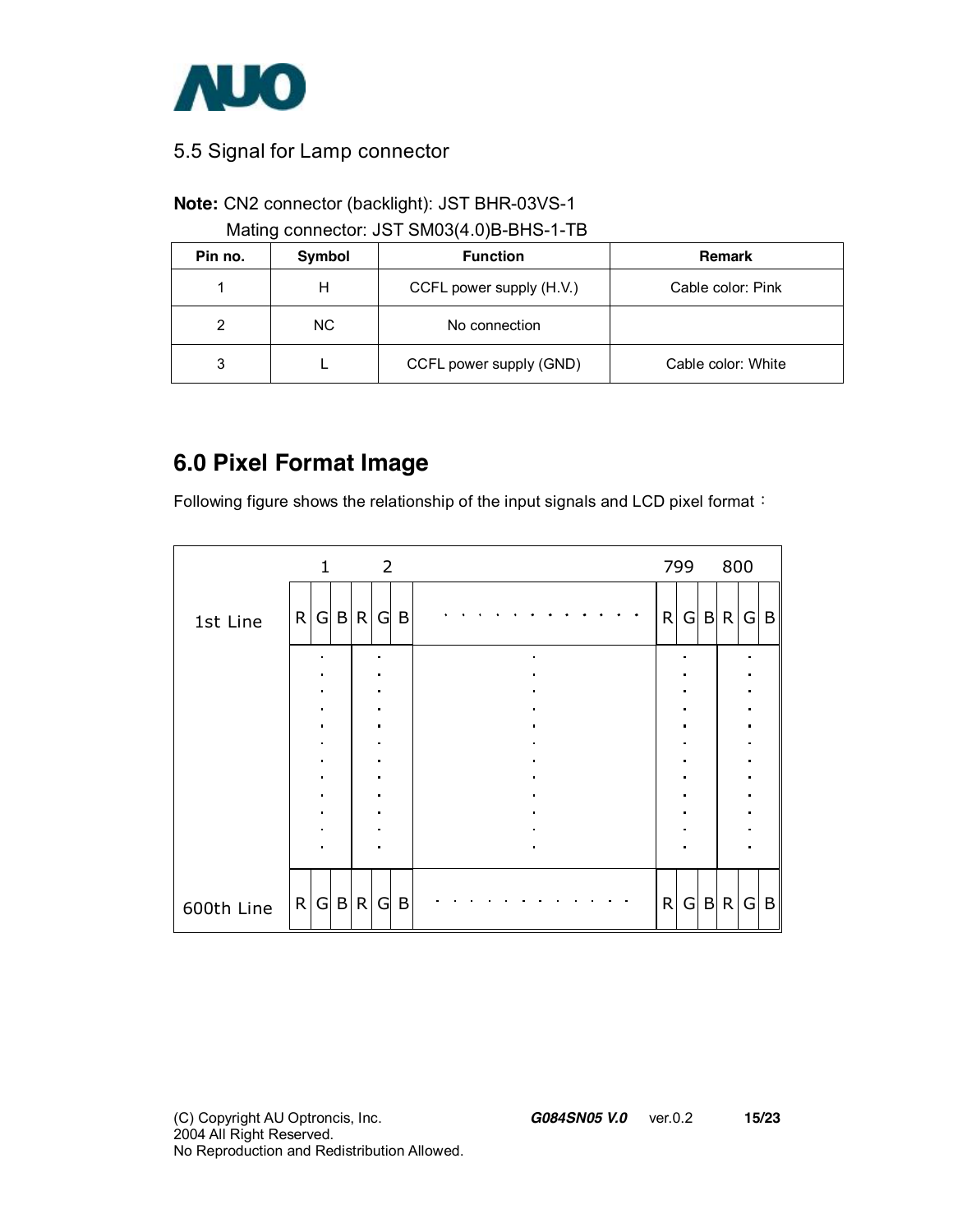

| Parameter                       | Min   | Typ    | Max   | Units             | Condition         |
|---------------------------------|-------|--------|-------|-------------------|-------------------|
| White Luminance                 | 280   | 350    |       | Cd/m <sup>2</sup> |                   |
| CCFL current (ICFL)             | 4     | 6      | 7     | mArms             | Note <sub>1</sub> |
| CCFL Frequency (FCFL)           | 40    | 55     | 80    | <b>KHz</b>        | Note4             |
| CCFL Ignition Voltage (Vs)      | -     |        | 500   | Vrms              | Note <sub>3</sub> |
| <b>CCFL Voltage (Reference)</b> | 318.6 | 354    | 389.4 | Vrms              | Note1             |
| (VCFL)                          |       |        |       |                   |                   |
| <b>CCFL Power consumption</b>   | 1.91  | 2.12   | 2.33  | W                 | Note <sub>2</sub> |
| (PCFL)                          |       |        |       |                   |                   |
| Lamp Life Time                  |       | 50,000 |       | Hr                | Note1, 5          |

### **7.0 Parameter guide line for CFL inverter**

**Note1**: T=25℃

**Note2**: Inverter should be designed with the characteristic of lamp. When you are designing the inverter, the output voltage of the inverter should comply with the following conditions.

(1). The area under the positive and negative cycles of the waveform of the lamp current and lamp voltage should be area symmetric (the symmetric ratio should be larger than 90%).

(2). There should not be any spikes in the waveform.

(3). The waveform should be sine wave as possible.

(4). Lamp current should not exceed the maximum value within the operating temperature (It is prohibited to over the maximum lamp current even if operated in the non-guaranteed temperature). When lamp current is over the maximum value for a long time, it may cause fire. Therefore, it is recommend that the inverter should have the current limit circuit.

**Note3**: The inverter open voltage should be designed larger than the lamp starting voltage at  $T = 0^{\circ}$ C, otherwise backlight may be blinking for a moment after turning on or not be able to turn on. The open voltage should be measured after ballast capacitor. If an inverter has shutdown function it should keep its open voltage for longer than 1 second even if lamp connector is open.

**Note4**: Lamp frequency may produce interference with horizontal synchronous frequency and this may cause line flow on the display. Therefore lamp frequency shall be detached from the horizontal synchronous frequency and its harmonics as far as possible in order to avoid interference.

**Note5**: Brightness (ICFL=6mA) to be decreased to the 50% of the initial value.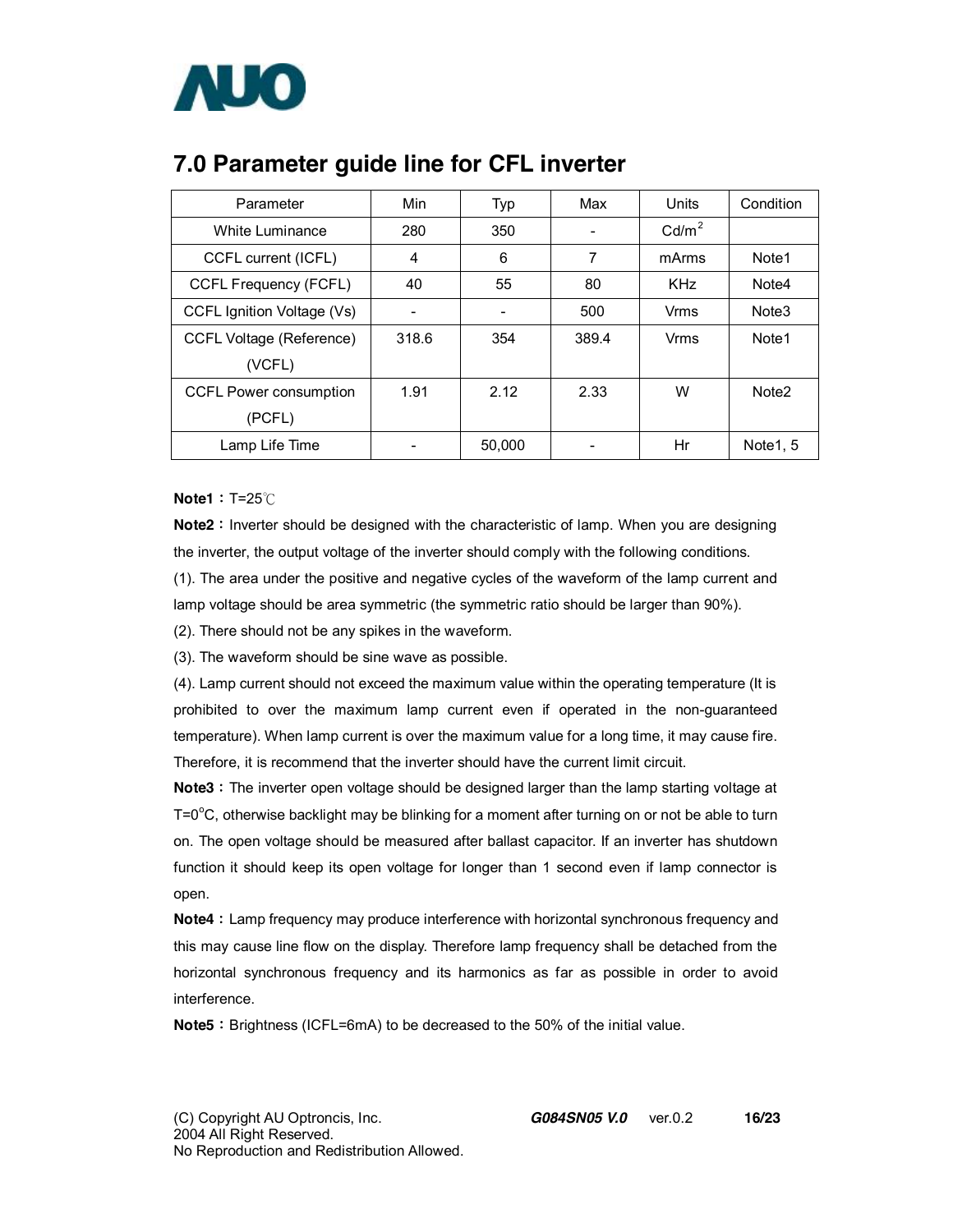

### **8.0 Interface Timings**

Basically, interface timing should match the VESA 800x600 /60Hz(VG901101) manufacturing guide line timing.

#### 8.1 Timing Characteristics

#### (a) DE mode

| Item                | <b>Symbol</b> | Min. | Typ. | Max. | Unit       | Remark |
|---------------------|---------------|------|------|------|------------|--------|
| Clock frequency     | Fck           | 38   | 40   | 48   | <b>MHz</b> |        |
| Horizontal blanking | Thb1          | 50   | 256  | 500  | Clk        |        |
| Vertical blanking   | Tvb1          | 10   | 28   | 150  | Th         |        |

(b) HV mode

| <b>Item</b>             | Symbol                  | Min. | Typ. | Max. | Unit             | <b>Remark</b> |
|-------------------------|-------------------------|------|------|------|------------------|---------------|
| Clock frequency         | Fck                     | 38   | 40   | 48   | <b>MHz</b>       |               |
| Hsync period            | Th                      | 850  | 1056 | 1300 | <b>CIK</b>       |               |
| Hsync pulse width       | Thw                     | 10   | 128  |      | Clk              |               |
| Hsync front porch       | Thf                     | 15   | 40   |      | Clk              |               |
| Hsync back porch        | Thb                     | 10   | 88   |      | <b>CIK</b>       |               |
| Hsync blanking          | Thb1                    | 50   | 256  | 500  | C <sub>I</sub> k |               |
| Vsync period            | Tv                      | 610  | 628  | 750  | Th               |               |
| Vsync pulse width       | Tvw                     | 1    | 4    | -    | Th               |               |
| Vsync front porch       | Tvf                     | 0    | 1    | -    | Th               |               |
| Vsync blanking          | Tvb1                    | 10   | 28   | 150  | Th               |               |
| Hsync/Vsync phase shift | <b>T</b> <sub>vpd</sub> | 2    | 320  |      | Clk              |               |

| Item                     | Symbol | Value | Unit | <b>Description</b>                                                                              |
|--------------------------|--------|-------|------|-------------------------------------------------------------------------------------------------|
| Horizontal display start | The    | 218   | Clk  | After falling edge of Hsync, counting 218clk,<br>then getting valid data from 219th clk's data. |
| Vertical display start   | Tve    | 25    | Th   | After falling edge of Vsync, counting 25th,<br>then getting 26th Th's data.                     |

(C) Copyright AU Optroncis, Inc.*G084SN05 V.0*ver.0.2 **17/23**  2004 All Right Reserved. No Reproduction and Redistribution Allowed.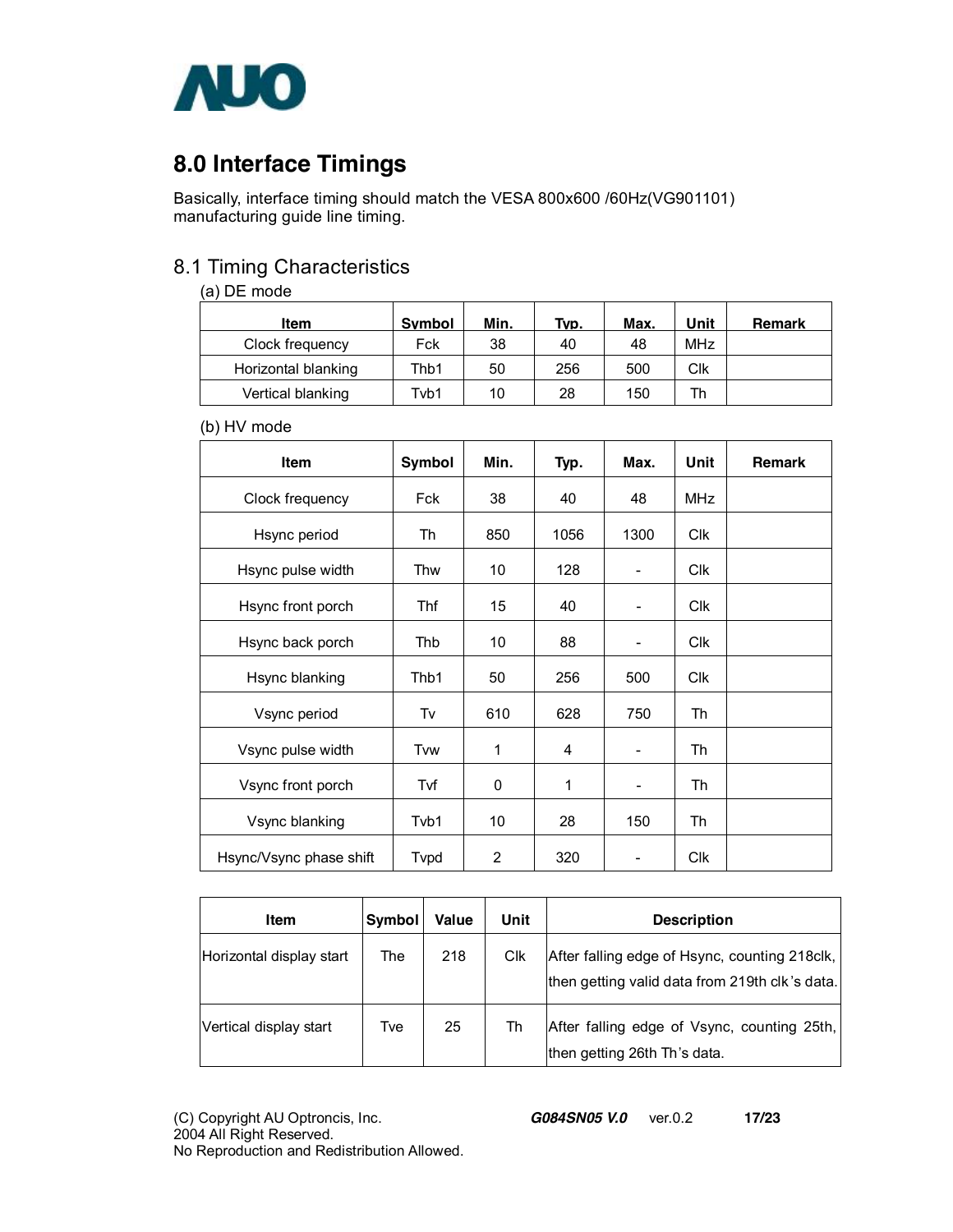

### 8.2 Timing Definition

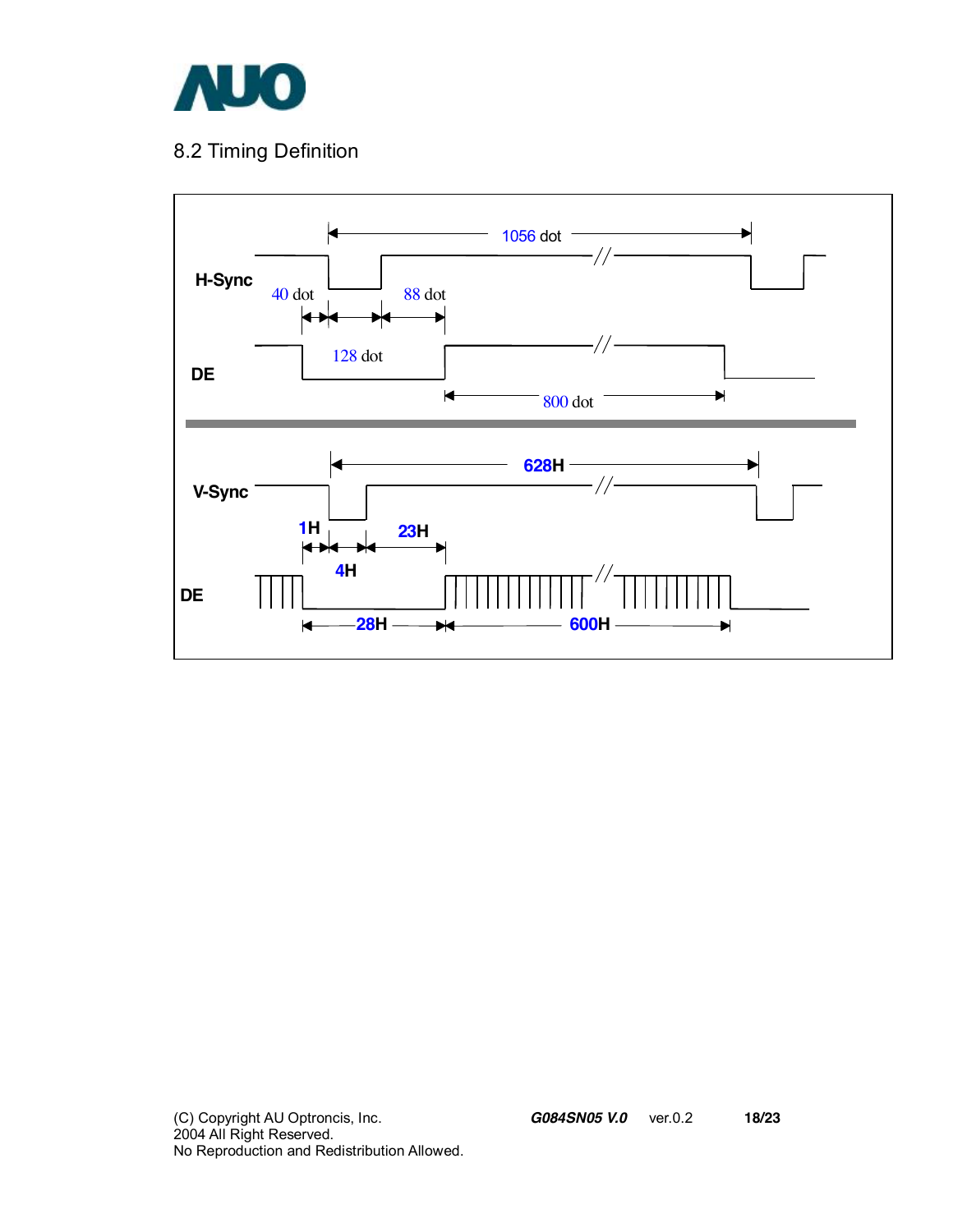



(C) Copyright AU Optroncis, Inc.*G084SN05 V.0*ver.0.2 **19/23**  2004 All Right Reserved. No Reproduction and Redistribution Allowed.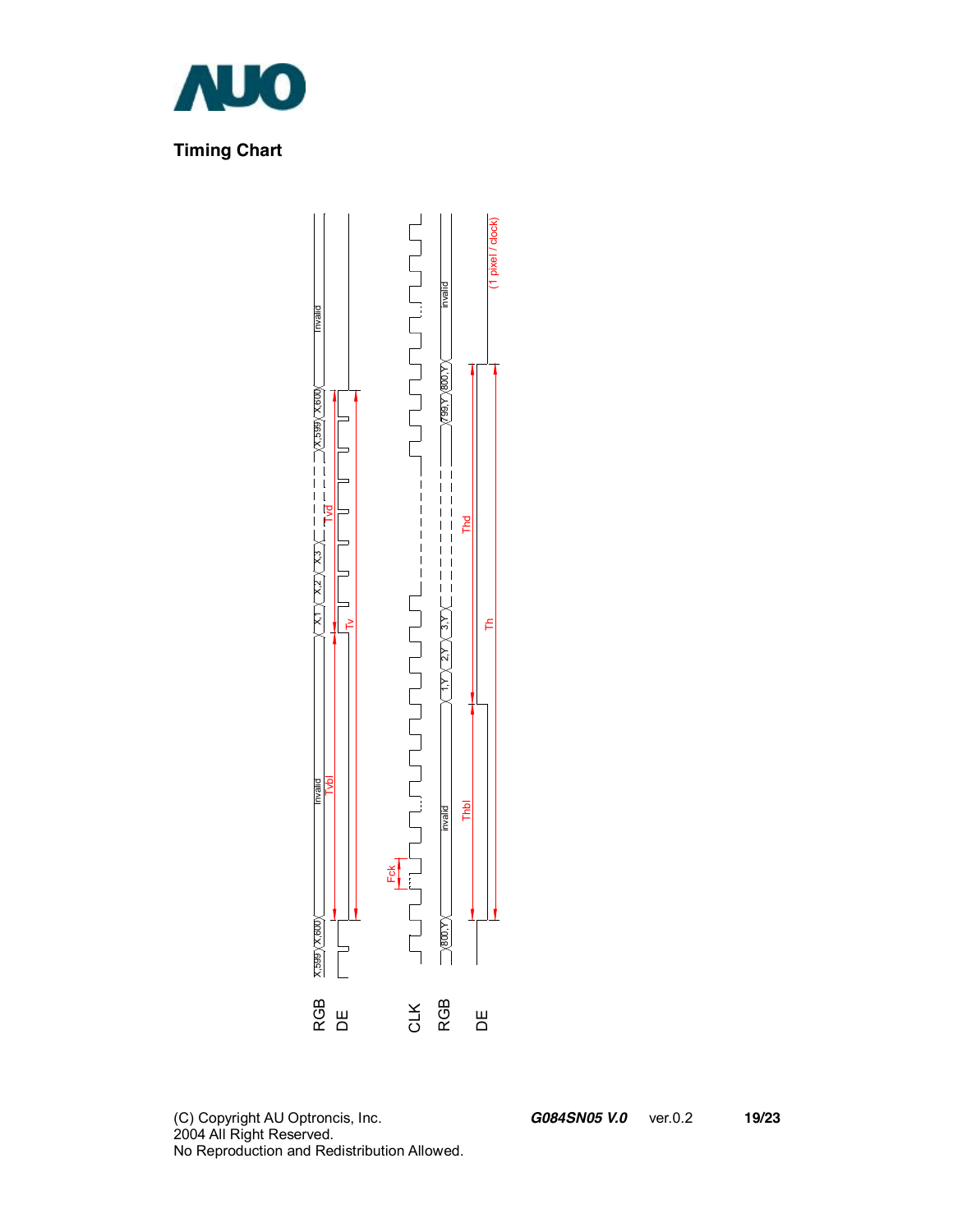

## **9.0 Power Consumption**

| <b>Symbol</b>  | <b>Parameter</b>       | Min | <b>Typ</b> | <b>Max</b> | <b>Units</b> | <b>Condition</b> |
|----------------|------------------------|-----|------------|------------|--------------|------------------|
| <b>VDD</b>     | Logic/LCD Drive        | 3.0 | 3.3        | 3.6        | V            |                  |
|                | Voltage                |     |            |            |              |                  |
| PDD            | <b>VDD Power</b>       |     | 1          |            | W            |                  |
| <b>PDD Max</b> | <b>VDD Power max</b>   |     | 1.2        |            | W            |                  |
| IDD            | <b>IDD Current</b>     |     | 300        |            | mArms        | Note 1           |
| <b>IDD Max</b> | <b>IDD Current max</b> |     | 360        | 310        | mArms        | Note 2           |
| $V_{RP}$       | Power Ripple Voltage   |     | 100        |            | mVp-p        |                  |
| I RUSH         | Inrush Current         |     | 1500       |            | mApeak       |                  |

Input power specifications are as follows:

**Note 1:** Effective value (mArms) at V<sub>cc</sub> = 3.3 V/25℃.



**Note 2:** 



(C) Copyright AU Optroncis, Inc.*G084SN05 V.0*ver.0.2 **20/23**  2004 All Right Reserved. No Reproduction and Redistribution Allowed.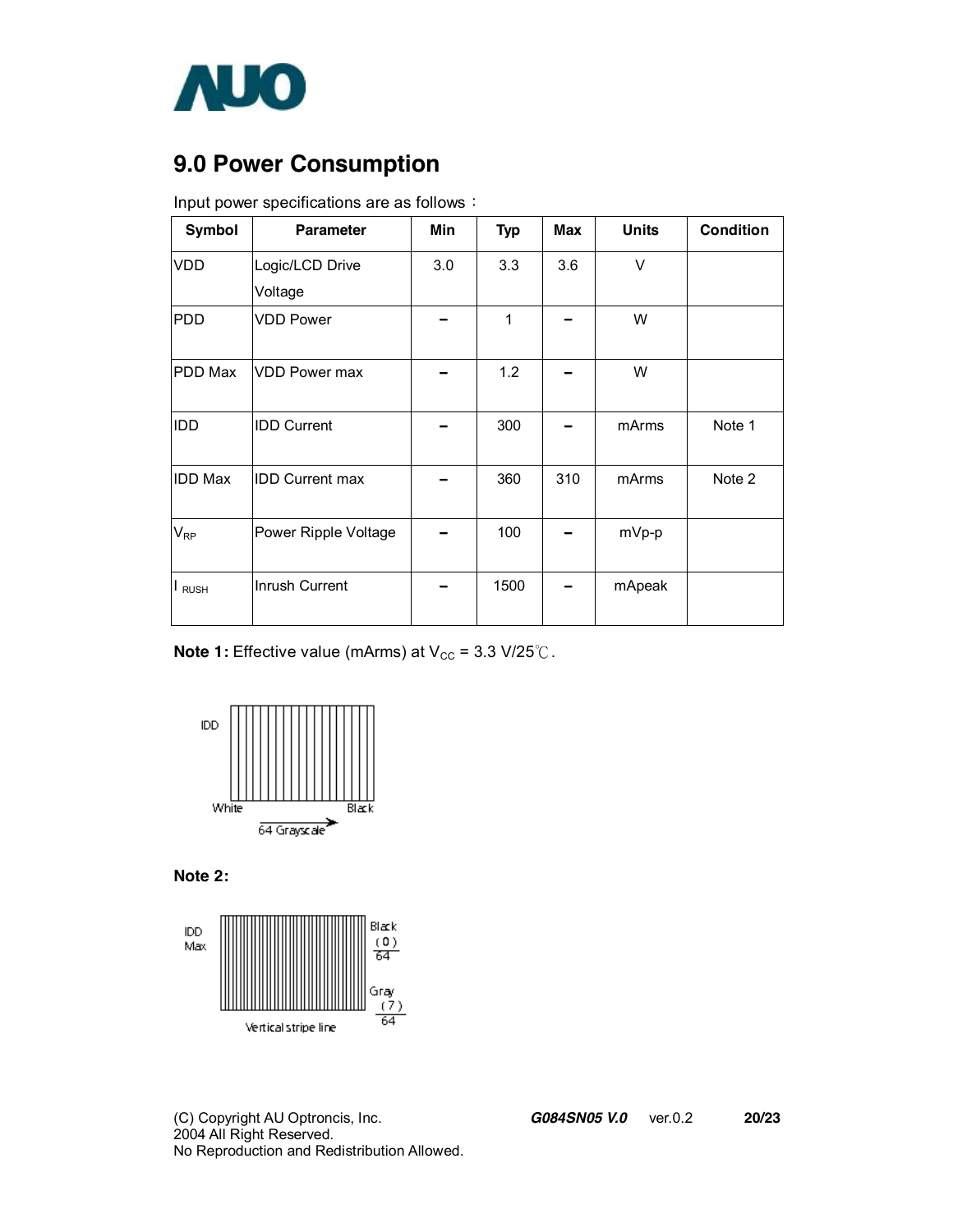

## **10.0 Power ON/OFF Sequence**



VDD power and lamp on/off sequence is as follows. Interface signals are also shown in the chart. Signals from any system shall be Hi-Z state or low level when VDD is off.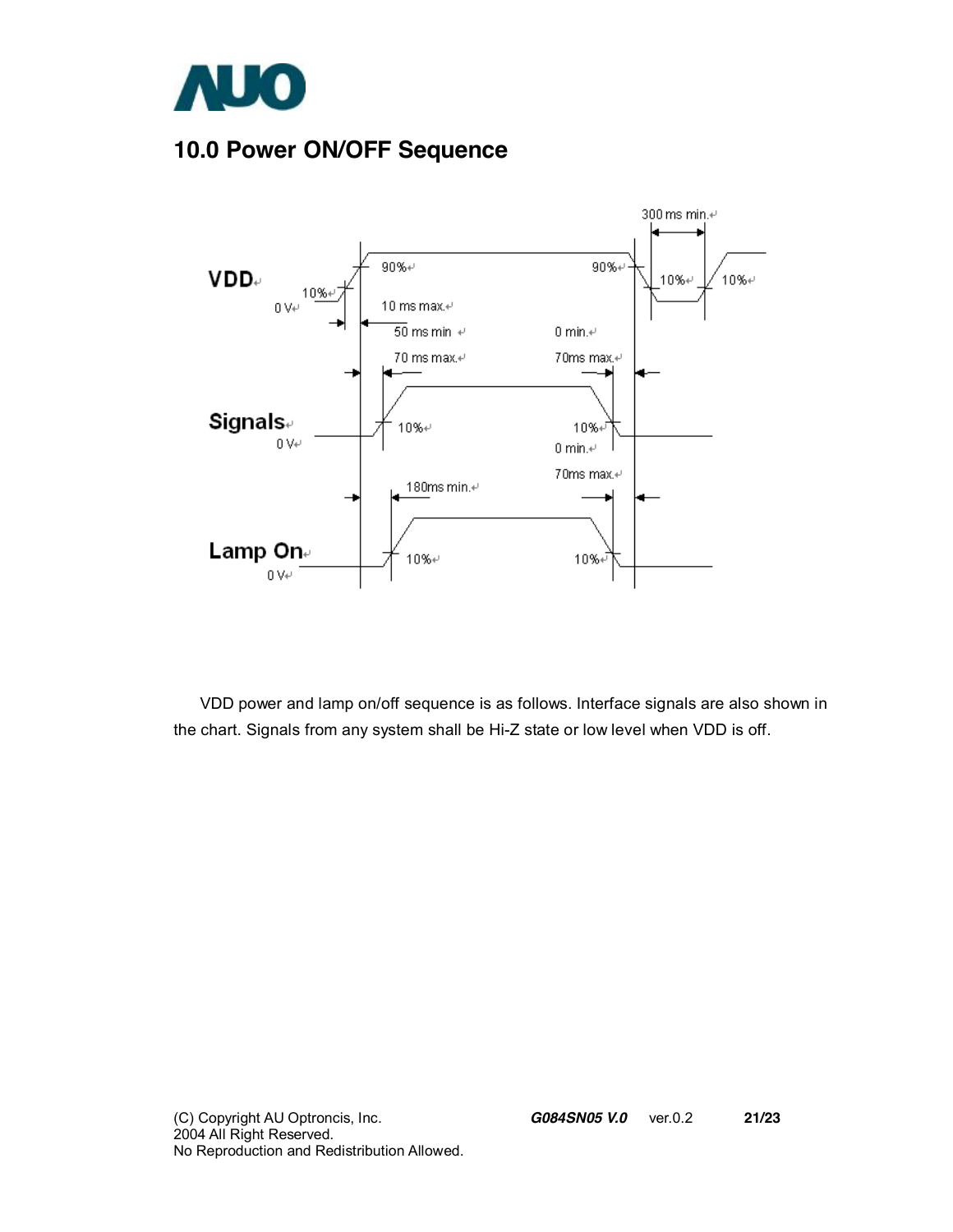





(C) Copyright AU Optroncis, Inc.*G084SN05 V.0*ver.0.2 **22/23**  2004 All Right Reserved. No Reproduction and Redistribution Allowed.